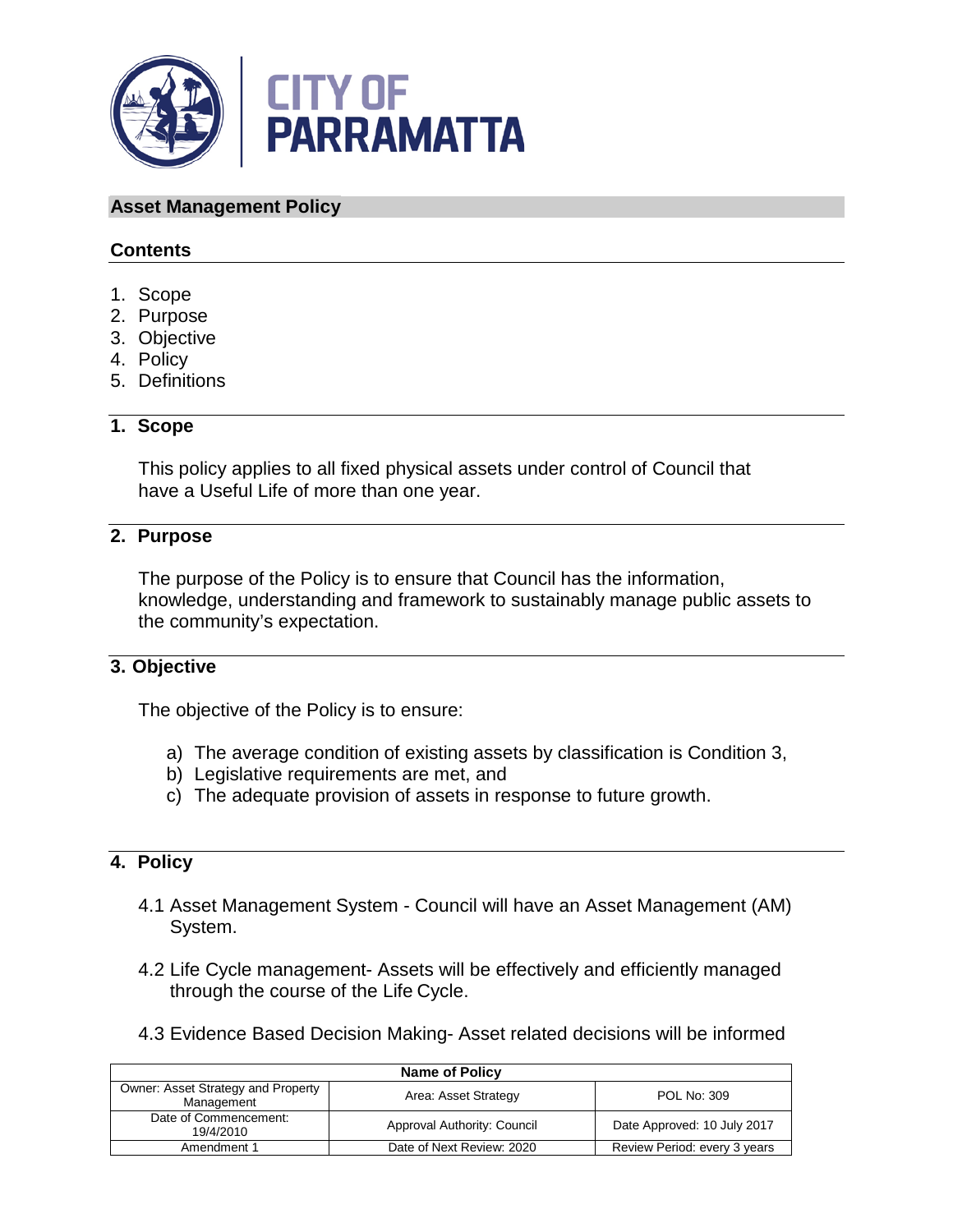

by decision support systems and knowledge with up to date information and data.

- 4.4 Sustainable Financial Management- Financial decisions in relation to Asset Management will take account of the long- term and cumulative consequences and best value practices in the context of the Long Term Financial Plan. A process exists to record and account for assets including related revenue and expenses.
- 4.5 Stakeholder Engagement- The community and other key stakeholders are to be engaged in the determination of future needs and Levels of Service.
- 4.6 Accountability and Transparency: -

- Council will set objectives and key performance indicators and measure asset performance. - Council will define roles and responsibilities of asset management staff.

| <b>The Council:</b>                          | Is the asset owner and acts as a steward for the assets. The Council will<br>set the Asset Management Policy and Asset Management Strategy<br>objectives. Ensures that resources are available for asset management<br>activities.                                                                             |
|----------------------------------------------|----------------------------------------------------------------------------------------------------------------------------------------------------------------------------------------------------------------------------------------------------------------------------------------------------------------|
| <b>Executive</b><br>Team:                    | Reviews the Asset Management Strategy and Asset Management Plans<br>(including the four-year asset delivery program) and asset business<br>cases in line with this Policy.<br>Advises and recommends asset matters to Council.                                                                                 |
| <b>Asset</b><br><b>Strategy</b><br>Forum:    | Consists of relevant Executive Team and leadership team representatives<br>to recommend Asset Management Strategy and Asset Management Plans to<br>the Executive Team and:                                                                                                                                     |
|                                              | To oversee asset strategy implementation (including reporting)<br>To ensure asset resources, process and systems are adequate<br>$\bullet$<br>Advocate best practice Asset Management<br>$\bullet$<br>Support the functions of the finance committee                                                           |
| <b>Strategic</b><br><b>Asset</b><br>Manager: | Responsible for the development of the Asset Management Strategy<br>and recommends the most sustainable use of available funds across<br>the asset portfolio. Oversees and encourages best practice asset<br>management, Asset Management training & culture and the<br>development of Asset Management Plans. |

| <b>Name of Policy</b>                            |                             |                              |
|--------------------------------------------------|-----------------------------|------------------------------|
| Owner: Asset Strategy and Property<br>Management | Area: Asset Strategy        | POL No: 309                  |
| Date of Commencement:<br>19/4/2010               | Approval Authority: Council | Date Approved: 10 July 2017  |
| Amendment 1                                      | Date of Next Review: 2020   | Review Period: every 3 years |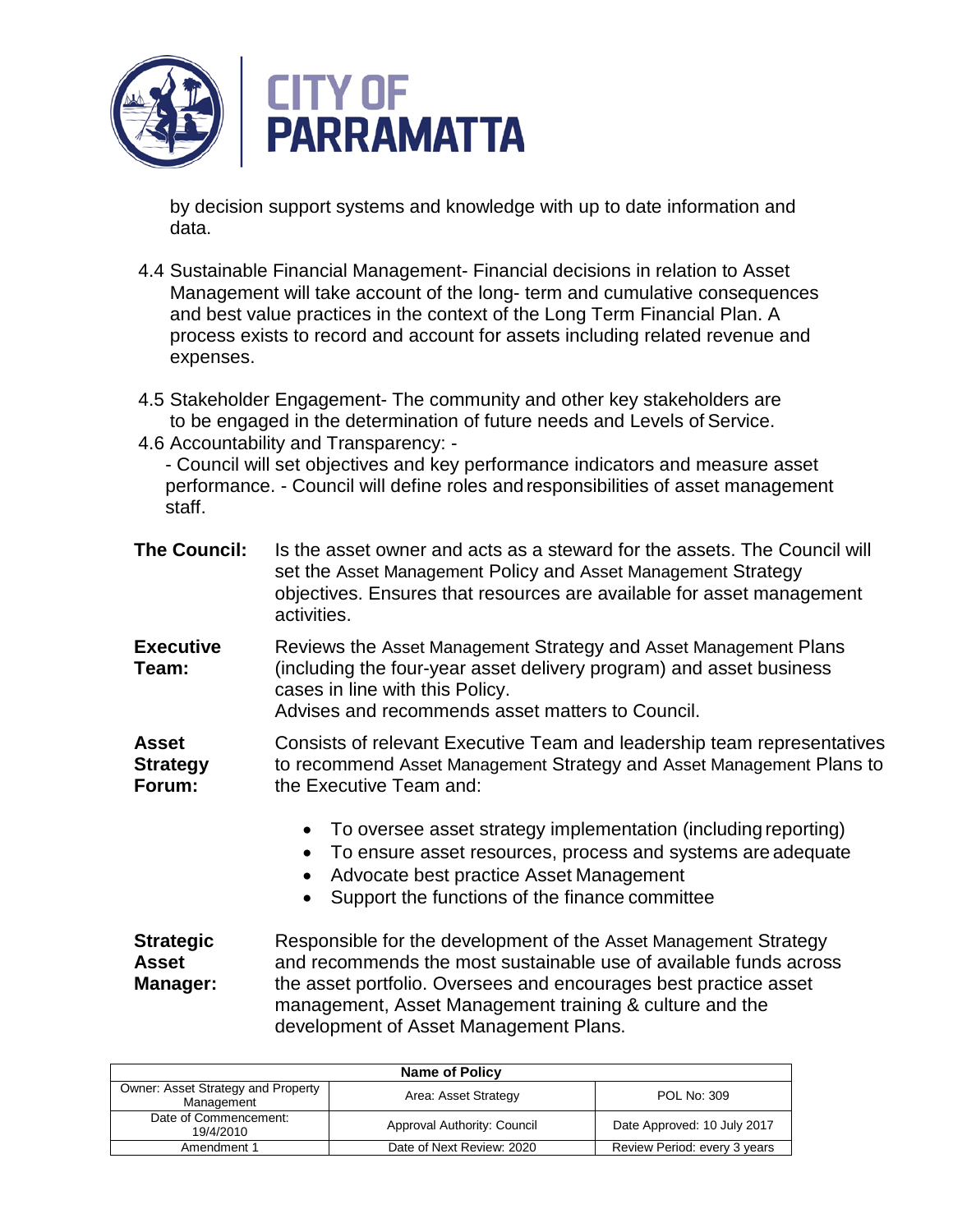

| <b>Service</b><br>Manager:                         | Uses, occupies or tenant's asset/s to provide a service to the community.<br>Advises on current and future service delivery requirements, maximises<br>asset utilisation and reports on asset performance to the Asset Manager.<br>Represents the customer or user's needs. |
|----------------------------------------------------|-----------------------------------------------------------------------------------------------------------------------------------------------------------------------------------------------------------------------------------------------------------------------------|
| <b>Asset</b><br>Manager:                           | Responsible for the preparation and delivery of the Asset Management<br>Plan to support the Asset Management Strategy objectives. Procure<br>Asset Service Providers to undertake work on the assets.                                                                       |
| <b>Asset</b><br><b>Service</b><br><b>Provider:</b> | Are appointed by the Asset Manager to undertake work in relation to an<br>asset. Some examples include design engineers, project managers,<br>maintenance staff, security officers.                                                                                         |

- 4.7 Risk Management Council will identify and manage asset related risk.
- 4.8 Asset Category Council will create and maintain an Asset Hierarchy.
- 4.9 Council will undertake condition assessments of Council's assets in accordance with Council's Asset Management plan.
- 4.10 The planning and reporting of assets will occur in the context of the framework shown in **Attachment A.** Council will develop operational procedures to support implementation of this Policy.
- 4.11 Continuous improvement –Continuous improvement practices will be implemented to achieve best practice Asset Management including a commitment to regular audits.
- 4.12 Compliance –Assets will be managed in accordance with relevant legislation.

#### **5. Definitions**

**Asset Hierarchy:** A framework for segmenting an asset portfolio into manageable classifications. City of Parramatta's infrastructures assets are broken up into catalogues of Transport, Stormwater, Buildings, Open Space & Recreation and Shared Infrastructure (assets that can be located in both open space and the traffic corridor).

| <b>Name of Policy</b>                            |                             |                              |
|--------------------------------------------------|-----------------------------|------------------------------|
| Owner: Asset Strategy and Property<br>Management | Area: Asset Strategy        | POL No: 309                  |
| Date of Commencement:<br>19/4/2010               | Approval Authority: Council | Date Approved: 10 July 2017  |
| Amendment 1                                      | Date of Next Review: 2020   | Review Period: every 3 years |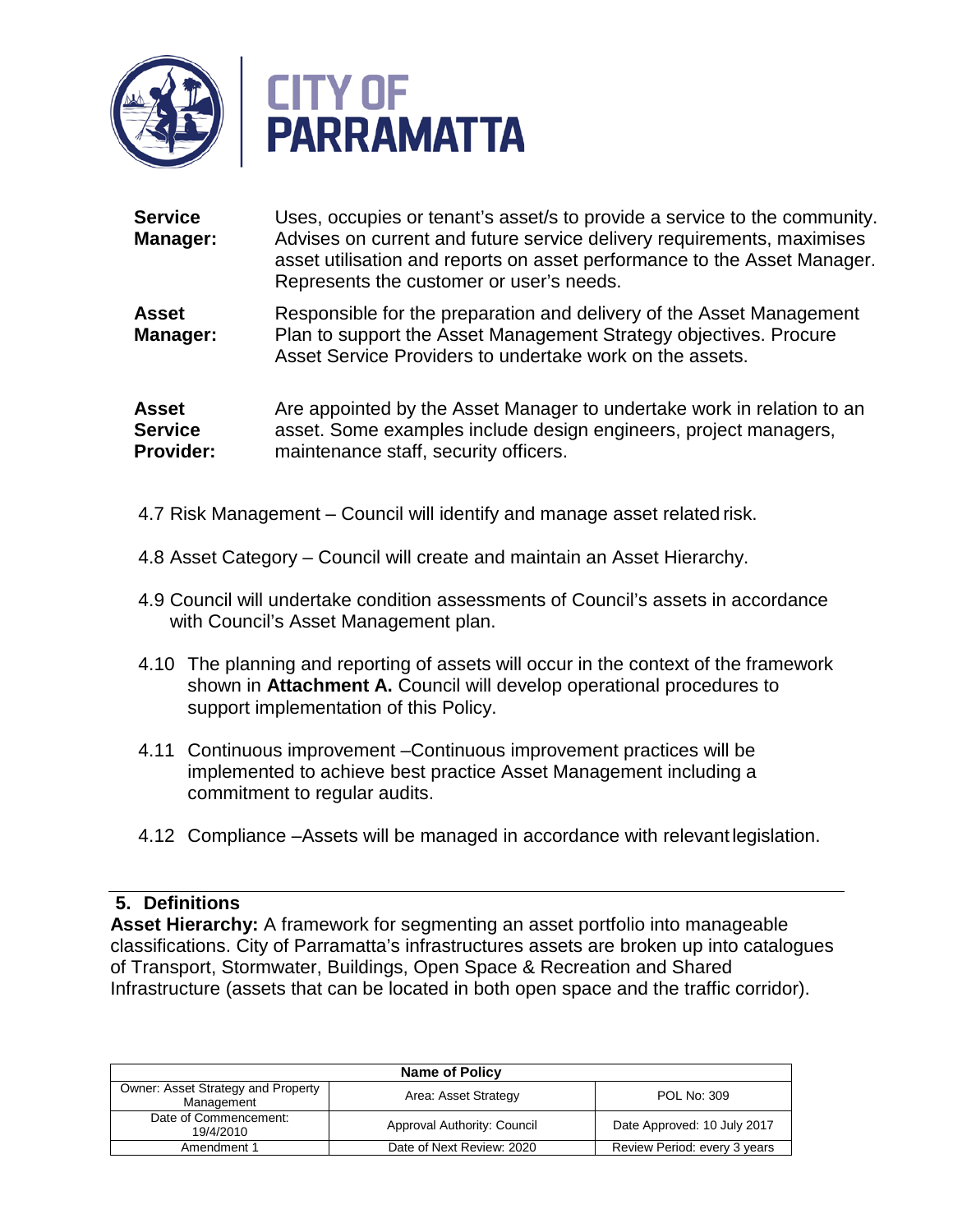

**Asset Management (AM):** The systematic and coordinated activities and practices of an organisation to optimally and sustainable deliver on its objectives throughout the cost effective lifecycle management of assets.

**Asset Management Plan:** A plan for a specific asset class that identifies asset service levels or standards and contains long term projections of new/replacement, renewal, maintenance and operating costs. Sets out a 4-year program of works which then is broken down annually into the delivery plan.

**Asset Management Strategy:** Documented information that specifies how City of Parramatta's objectives are to be converted into AM objectives, the approach for developing AM Plans and the role of the AM system in supporting achievement of the AM objectives.

**Asset Management System:** A set of interrelated or interacting elements of City of Parramatta, including the AM Policy, AM Strategy, AM Plans and the processes to achieve these objectives.

**Condition:** as measured in accordance with industry standard such as Institute of Public Works Engineers Australasia (IPWEA) condition and assessment performance guidelines or for bridges the Roads and Maritime Bridge Inspection Procedure Manual where 0 is a brand new asset, 3 being fair condition and 5 being an asset in very poor condition.

**Level of Service –** The defined service quality for a particular activity or service area against which service performance may be measured. Service levels usually relate to quality, quantity, reliability, responsiveness, environmental acceptability and cost.

**Life Cycle-** The cycle of activities that an Asset (or facility) goes through from planning and design, operation, maintenance, performance and monitoring, to decommissioning or disposal.

**Integrated Planning and Reporting Framework-** The framework that allows Council to draw various plans together, understand how they interact and get the maximum leverage from their efforts by planning holistically for the future.

**Long Term Financial Plan-** The 10-year financial plan developed by Council under the Integrated Planning and reporting framework. The Plan is a mechanism to deliver the Community's expectations as outlined in the Community Strategic Plan and Delivery Program within the context of finite economic and financial resources.

**Useful Life-** The period over which an Asset is expected to be available for use by Council (in the context of its service to Council and not to the Asset's actual physical life).

# **History**

**REFERENCES** |- Local Government Act 1993

| <b>Name of Policy</b>                            |                             |                              |
|--------------------------------------------------|-----------------------------|------------------------------|
| Owner: Asset Strategy and Property<br>Management | Area: Asset Strategy        | POL No: 309                  |
| Date of Commencement:<br>19/4/2010               | Approval Authority: Council | Date Approved: 10 July 2017  |
| Amendment 1                                      | Date of Next Review: 2020   | Review Period: every 3 years |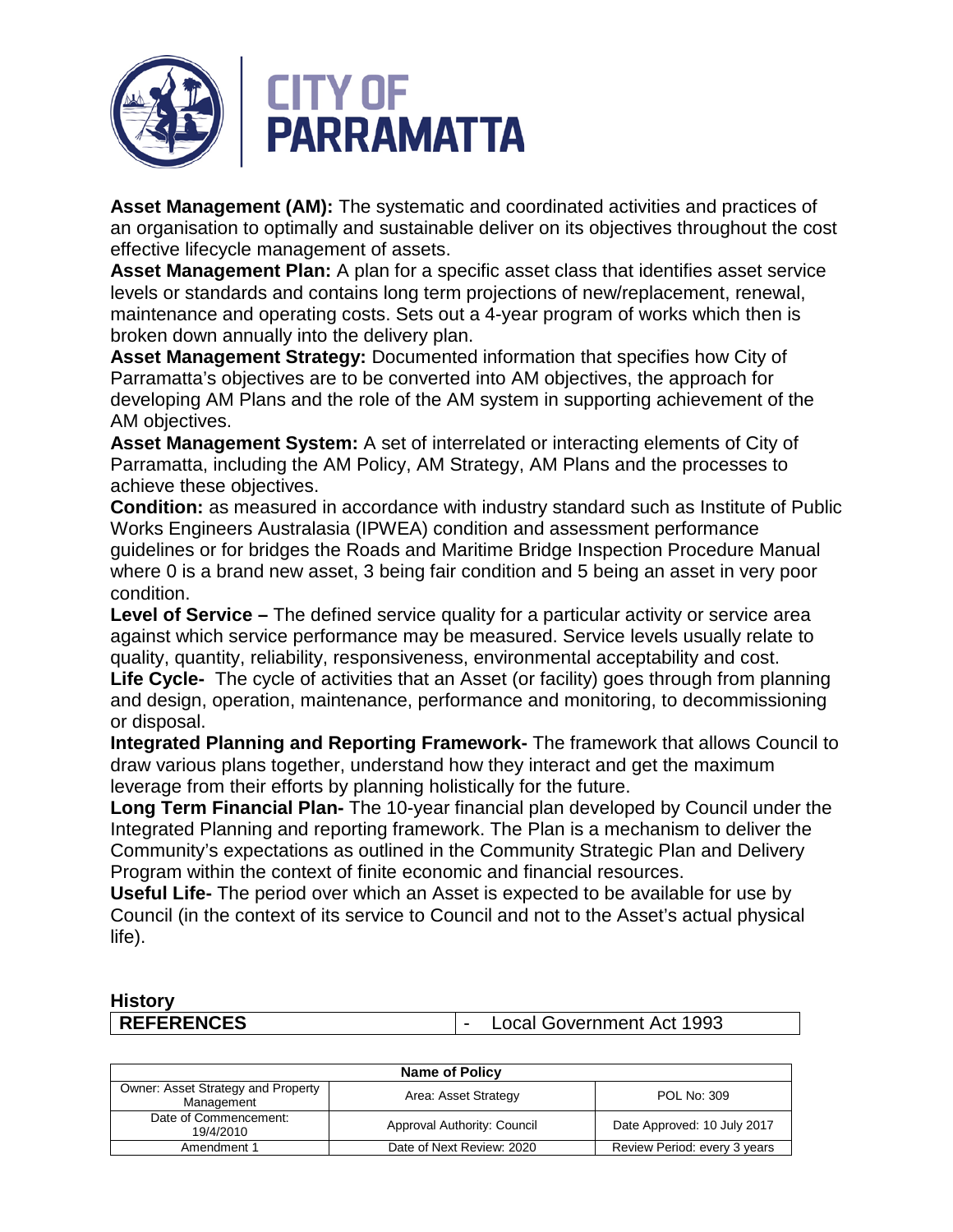

|                    | Local Government (General)<br>Regulation 2005<br><b>Local Government Amendment</b><br>(Planning and Reporting) Bill 2009<br><b>Division of Local Government</b><br><b>Planning and Reporting</b><br>Guidelines for local government in<br><b>NSW 2010</b><br><b>Division of Local Government</b><br><b>Planning and Reporting</b><br>Manual for local government in<br><b>NSW 2010</b><br>International Infrastructure<br><b>Management Manual Edition 2015</b><br>Australian Infrastructure Financial<br><b>Management Guidelines Edition 1.1</b><br>2011 |  |
|--------------------|------------------------------------------------------------------------------------------------------------------------------------------------------------------------------------------------------------------------------------------------------------------------------------------------------------------------------------------------------------------------------------------------------------------------------------------------------------------------------------------------------------------------------------------------------------|--|
| <b>POLICIES</b>    | <b>Asset Management Policy 309</b>                                                                                                                                                                                                                                                                                                                                                                                                                                                                                                                         |  |
| <b>ATTACHMENTS</b> | <b>Appendix A</b>                                                                                                                                                                                                                                                                                                                                                                                                                                                                                                                                          |  |

| <b>Name of Policy</b>                            |                             |                              |
|--------------------------------------------------|-----------------------------|------------------------------|
| Owner: Asset Strategy and Property<br>Management | Area: Asset Strategy        | POL No: 309                  |
| Date of Commencement:<br>19/4/2010               | Approval Authority: Council | Date Approved: 10 July 2017  |
| Amendment 1                                      | Date of Next Review: 2020   | Review Period: every 3 years |